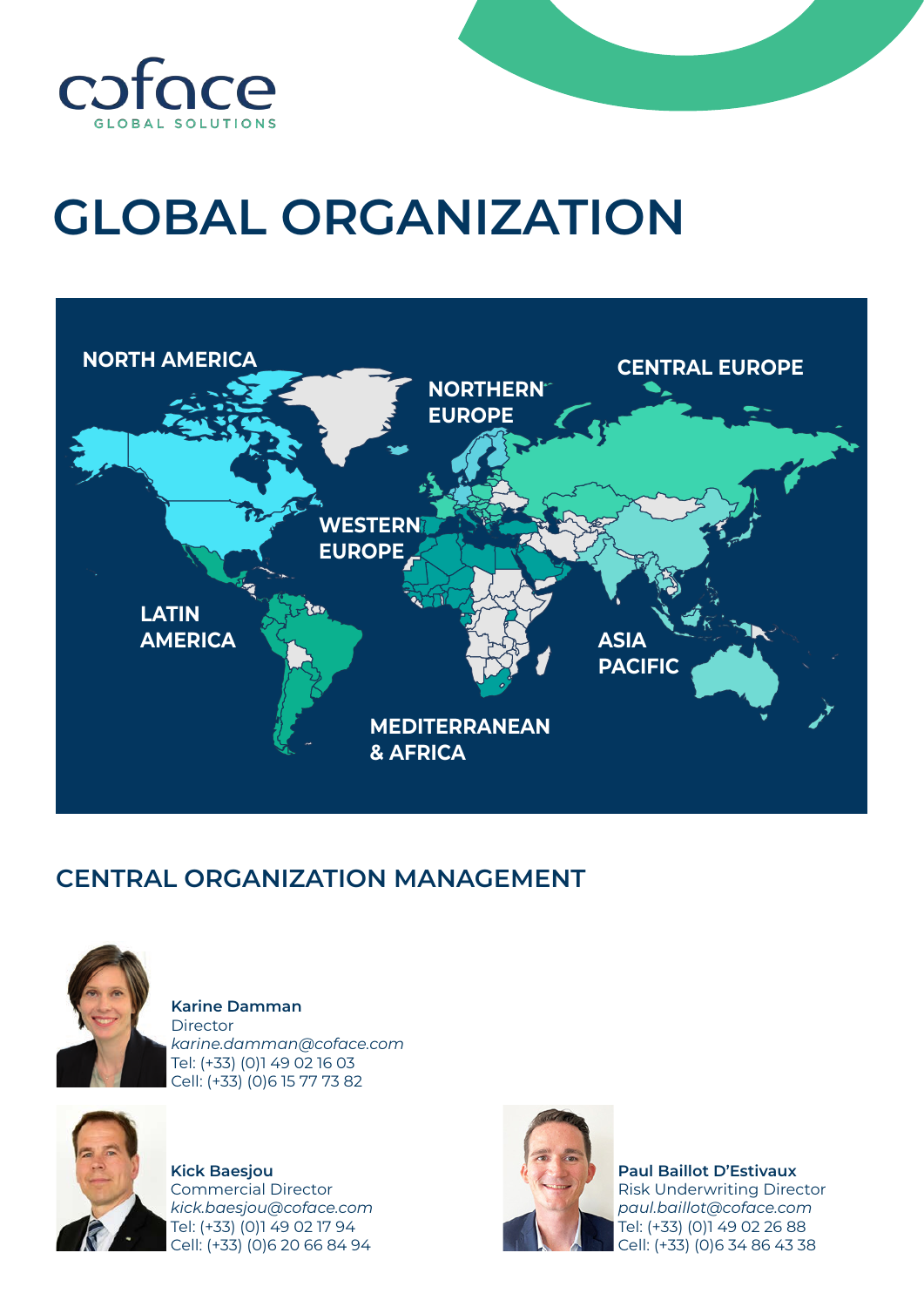## **REGIONAL MANAGER**



**Peter Solomon** Regional Commercial Director *peter.solomon@coface.com* Tel: (+852) 2585 9116 Cell: (+852) 9311 7063



**Jay Malia** Regional Head of Sales *jay.malia@coface.com* Tel: (+65) 6827 8785 Cell: (+65) 9789 6848



## **Shinkichi Hayashi**

Global Head of Japanese Solutions *shinkichi.hayashi@coface.com* Tel: (+81) 3540 26113 Cell: (+81) 80 5920 1928



**Yasuyo Arihara**

Japanese Solutions Commercial Director *yasuyo.arihara@coface.com* Tel: +81 (0)6 6121 8894 Cell: +81 (0)80 5920 1916



**Winnie Lau** Regional Head of Account Management *winnie.lau@coface.com* Tel: (+852) 2585 9136



**John Johnston** Regional Risk Underwriting Manager *john.johnston@coface.com* Tel: (+61 2) 8235 8641



**Matei Mihailescu** Regional Commercial Director *matei.mihailescu@coface.com* Tel: (+43) 40 21 231 40 20 Cell: (+40) 741 111 187



**Robert Kovacs** Regional Head of Account Management *robert.kovacs@coface.com* Tel: (+43) 1 51 554 336 Cell: (+43) 664 833 61 92



**Elżbieta Krzemińska** Regional Risk Underwriting Manager *elzbieta.krzeminska@coface.com* Tel: (+48) 465 02 15 Cell: (+48) 783 237 180



**Carla Gerchunoff** Regional Head of Account Management *carla.gerchunoff@coface.com* Tel: (+54) 11 5288 5018 Cell: (+54) 9 11 3418 2308



**Fernando Larios** Regional Risk Underwriting Manager *fernando.larios@coface.com* Tel: (+55) 11 5509 8662 Cell: (+55) 11 98609 0077

**Central Europe**

**Central Europe**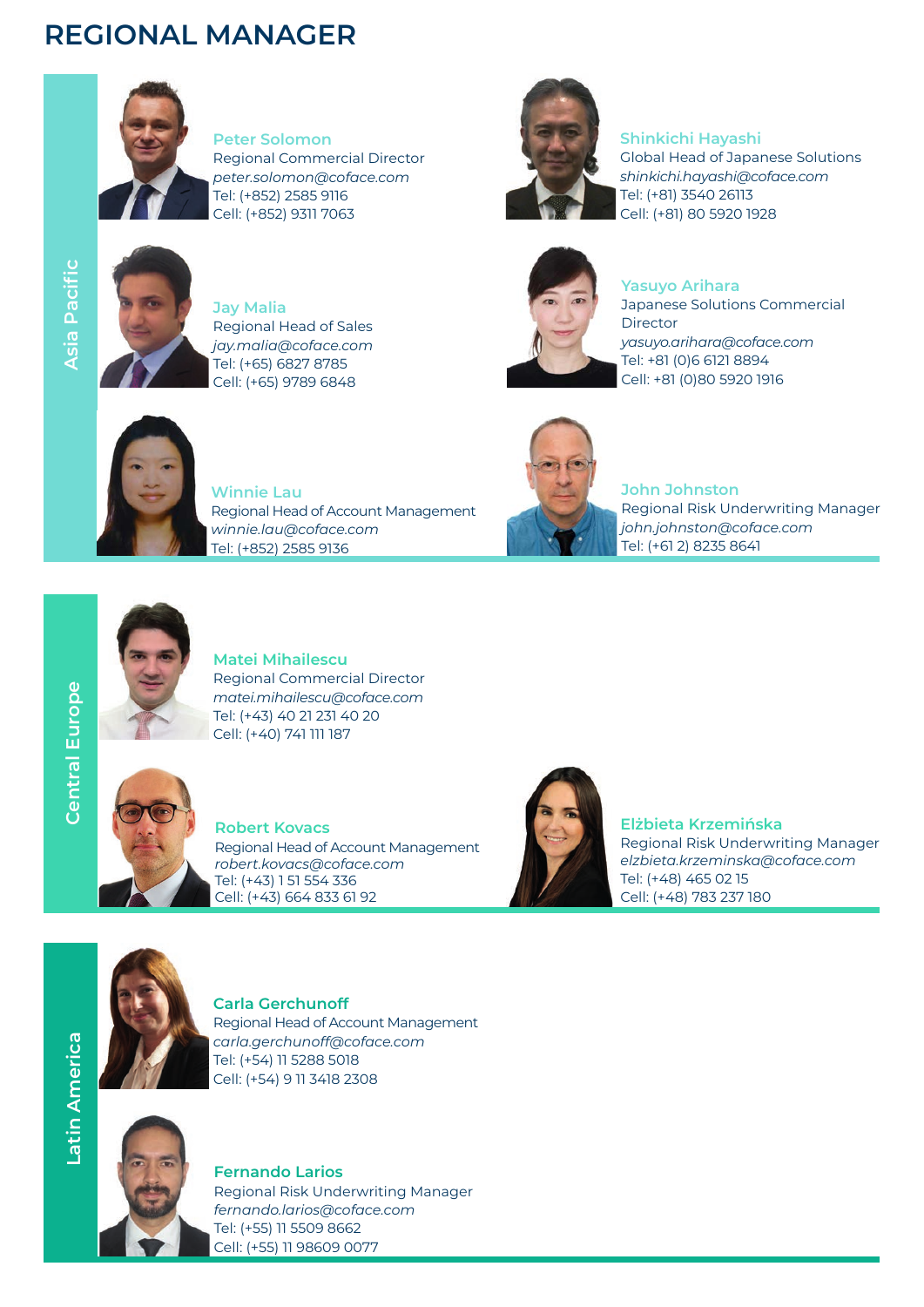

**Cinzia Zavagnin** Regional Commercial Director *cinzia.zavagnin@coface.com* Tel: (+39) 02 4833 5319 Cell: (+39) 366 6170 917



**Massimiliano Vai** Regional Head of Account Management *massimiliano.vai@coface.com* Tel: (+39) 02 4833 5056 Cell: (+39) 335 6521 785



**Cristina Ramazzina**

Regional Risk Underwriting Manager *cristina.ramazzina@coface.com* Tel: (+39) 02 4833 5272 Cell: (+39) 335 6074 067



**Victoria Ma** Regional Commercial Director *victoria.ma@coface.com* Tel: (+1) 609 469 0586



**Tammy Saunders**  Regional Head of Account Management *tammy.saunders@coface.com* Tel: (+1) 609 469 0589 Cell: (+1) 437 229 3592



**Gael Marin** Regional Risk Underwriting Manager *gael.marin@coface.com* Tel: (+1) 609 469 0509 Cell: (+1) 609 216 0835



**Benjamin Bubner** Regional Commercial Director *benjamin.bubner@coface.com* Tel: (+49) 6131 323 90 301 Cell: (+49) 174 32 80 440



**Stefan Matheis** Regional Head of Sales *stefan.matheis@coface.com* Tel: (+49) 6131 323 252 Cell: (+49) 174 31 86 536



**Stephan Stutte** Regional Head of Account Management *stephan.stutte@coface.com* Tel: (+49) 6131 323 177



**Matthias Kött** Regional Risk Underwriting Manager *matthias.koett@coface.com* Tel: (+49) 6131 323 190

North America **North America**

**Mediterranean & Africa**

**Mediterranean & Africa** 

**Northern Europe**

Northern Europe